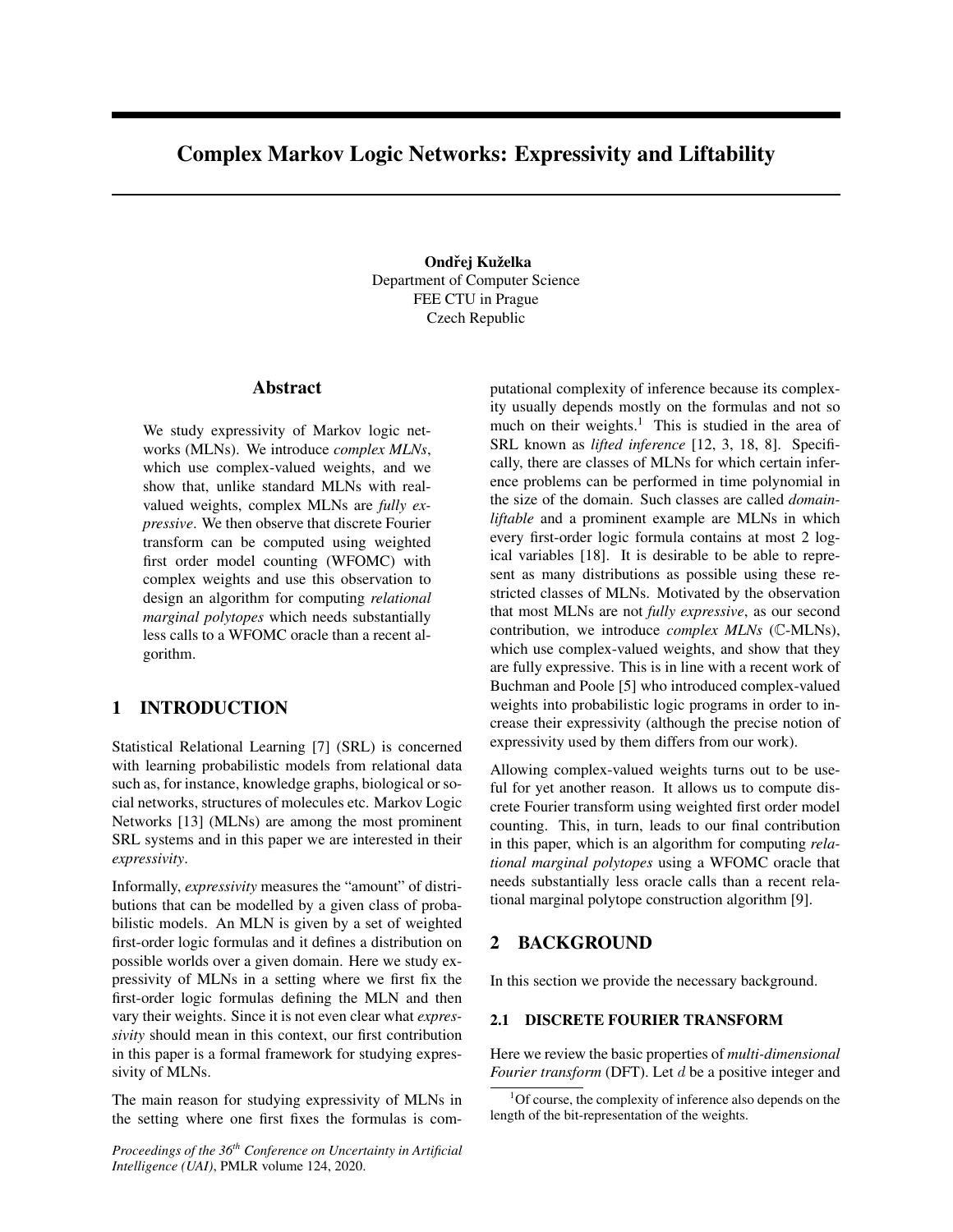let  $\mathbf{N} = [N_1, \dots, N_d] \in (\mathbf{N} \setminus \{0\})^d$  be a vector of positive integers. Let us define  $\mathcal{J} = \{0, 1, \ldots, N_1 - \}$  $1\} \times \{0, 1, \ldots, N_2 - 1\} \times \cdots \times \{0, 1, \ldots, N_d - 1\}.$  Let  $f : \mathcal{J} \to \mathbb{C}$  be a function defined on  $\mathcal{J}$ . Then the DFT of f is the function  $g : \mathcal{J} \to \mathbb{C}$  defined as

$$
g(\mathbf{k}) = \sum_{\mathbf{n} \in \mathcal{J}} f(\mathbf{n}) e^{-i2\pi \langle \mathbf{k}, \mathbf{n}/\mathbf{N} \rangle} \tag{1}
$$

where  ${\bf k}/{\bf N} \stackrel{def}{=} [[{\bf k}]_1/N_1, [{\bf k}]_2/N_2, \ldots, [{\bf k}]_d/N_d]$  (i.e. "/" denotes component-wise division). We use the notation  $g = \mathcal{F}{f}$ . The inverse transform is then given as

$$
f(\mathbf{n}) = \frac{1}{\prod_{l=1}^{d} N_l} \sum_{\mathbf{k} \in \mathcal{J}} g(\mathbf{k}) e^{i2\pi \langle \mathbf{n}, \mathbf{k}/\mathbf{N} \rangle}.
$$
 (2)

It holds  $f = \mathcal{F}^{-1} \{ \mathcal{F} \{ f \} \}.$ 

We will need the DFT of the Kronecker delta function  $\delta(n)$ . Kronecker delta  $\delta(n)$  is equal to 1 when  $n = 0$ (here  $\theta$  is the zero vector) and  $\theta$  otherwise. Its DFT has a conveniently simple form:  $q(\mathbf{k}) = 1$ . The DFT of the shifted Kronecker delta function  $\delta(\mathbf{n} - \mathbf{n}_0)$  is  $g(\mathbf{k}) =$  $e^{-i2\pi\langle{\bf k},{\bf n}_0/{\bf N}\rangle}.$ 

### 2.2 FIRST ORDER LOGIC

We assume a function-free first-order language defined by a set of constants  $\Delta$ , a set of variables V and a set of predicates (relations)  $R$ . Variables start with lowercase letters and constants start with uppercase letters. An atom is  $r(a_1, ..., a_k)$  with  $a_1, ..., a_k \in \Delta \cup \mathcal{V}$  and  $r \in \mathcal{R}$ . A literal is an atom or its negation. For a first-order logic formula  $\alpha$ , we define *vars*( $\alpha$ ) to be the set of variables contained in it. A first-order logic formula in which none of the literals contains any variables is called *ground*. A possible world  $\omega$  is represented as a set of ground atoms that are true in  $\omega$ . The satisfaction relation  $\models$  is defined in the usual way:  $\omega \models \alpha$  means that the formula  $\alpha$  is true in  $\omega$ .

### 2.3 MARKOV LOGIC NETWORKS

A Markov logic network [13] (MLN) is a set of weighted first-order logic formulas  $(\alpha, w)$ , where  $w \in \mathbb{R}$  and  $\alpha$  is a function-free first-order logic formula. The semantics are defined w.r.t. the groundings of the first-order formulas, relative to some finite set of constants ∆, called the domain. An MLN  $\Phi$  induces the probability distribution over possible worlds  $\omega \in \Omega$ :

$$
P_{\Phi,\Omega}(\omega) = \frac{1}{Z} \exp\left(\sum_{(\alpha,w)\in\Phi} w \cdot N(\alpha,\omega)\right),\tag{3}
$$

where  $N(\alpha, \omega)$  is the number of groundings of  $\alpha$  satisfied in  $\omega$  (when  $\alpha$  does not contain any variables, we define  $N(\alpha,\omega) = 1(\omega \models \alpha)$ , and Z, called *partition function*, is a normalization constant to ensure that  $p_{\Phi}$  is a probability distribution.

### 2.4 WEIGHTED MODEL COUNTING

Computation of the partition function  $Z$  of an MLN can be converted to a *first-order weighted model counting problem (WFOMC)*.

**Definition 1** (WFOMC [18]). Let  $w(P)$  and  $\overline{w}(P)$  be *functions from predicates to complex*<sup>2</sup> *numbers (we call w* and  $\overline{w}$  weight functions) and let Γ be a first-order the*ory. Then*  $WFOMC(\Gamma, w, \overline{w}) =$ 

$$
=\sum_{\omega\in\Omega:\omega\models\Gamma}\prod_{a\in\mathcal{P}(\omega)}w(Pred(a))\prod_{a\in\mathcal{N}(\omega)}\overline{w}(Pred(a))
$$

*where*  $\mathcal{P}(\omega)$  *and*  $\mathcal{N}(\omega)$  *denote the positive literals that are true and false in* ω*, respectively, and Pred*(a) *denotes the predicate of a (e.g. Pred(friends(Alice, Bob))* = *friends).*

To compute the partition function  $Z$  using weighted model counting, we may proceed as in [18]. Let an MLN  $\Phi = \{(\alpha_1, w_1), \ldots, (\alpha_m, w_m)\}\$ be given. For every weighted formula  $(\alpha_i, w_i) \in \Phi$ , where the free variables in  $\alpha_i$  are exactly  $x_1, \ldots, x_k$ , we create a new formula

$$
\forall x_1, \ldots, x_k : \xi_i(x_1, \ldots, x_k) \Leftrightarrow \alpha_i(x_1, \ldots, x_k)
$$

where  $\xi$  is a new fresh predicate. We denote the resulting set of new formulas Γ. Then we set  $w(\xi_i) = \exp(w_i)$ and  $\overline{w}(\xi_i) = 1$  and for all other predicates we set both w and  $\overline{w}$  equal to 1. It is easy to check that then **WFOMC**(Γ,  $w$ ,  $\overline{w}$ ) = Z, which is what we needed to compute. To compute the marginal probability of a given query q, we have  $Pr_{\Phi,\Omega}[q] = \frac{\textbf{WFOMC}(\Gamma \cup \{q\}, w, \overline{w})}{\textbf{WFOMC}(\Gamma, w, \overline{w})}.$ 

### 2.5 DOMAIN-LIFTED INFERENCE

Importantly, there are classes of first-order logic theories for which weighted model counting is polynomial-time. In particular, as shown in [17], when the theory  $\Gamma$  consists only of first-order logic sentences, each of which contains at most two logic variables, the weighted model count can be computed in time polynomial in the number of elements in the domain  $\Delta$  over which the set of possible worlds  $\Omega$  is defined. It follows from the translation described in the previous section that this also means that computing the partition function of 2-variable MLNs

<sup>2</sup>Normally, in the literature, the weights of predicates are real numbers. However, we will need complex-valued weights in this paper, therefore we define the WFOMC problem accordingly using complex-valued weights.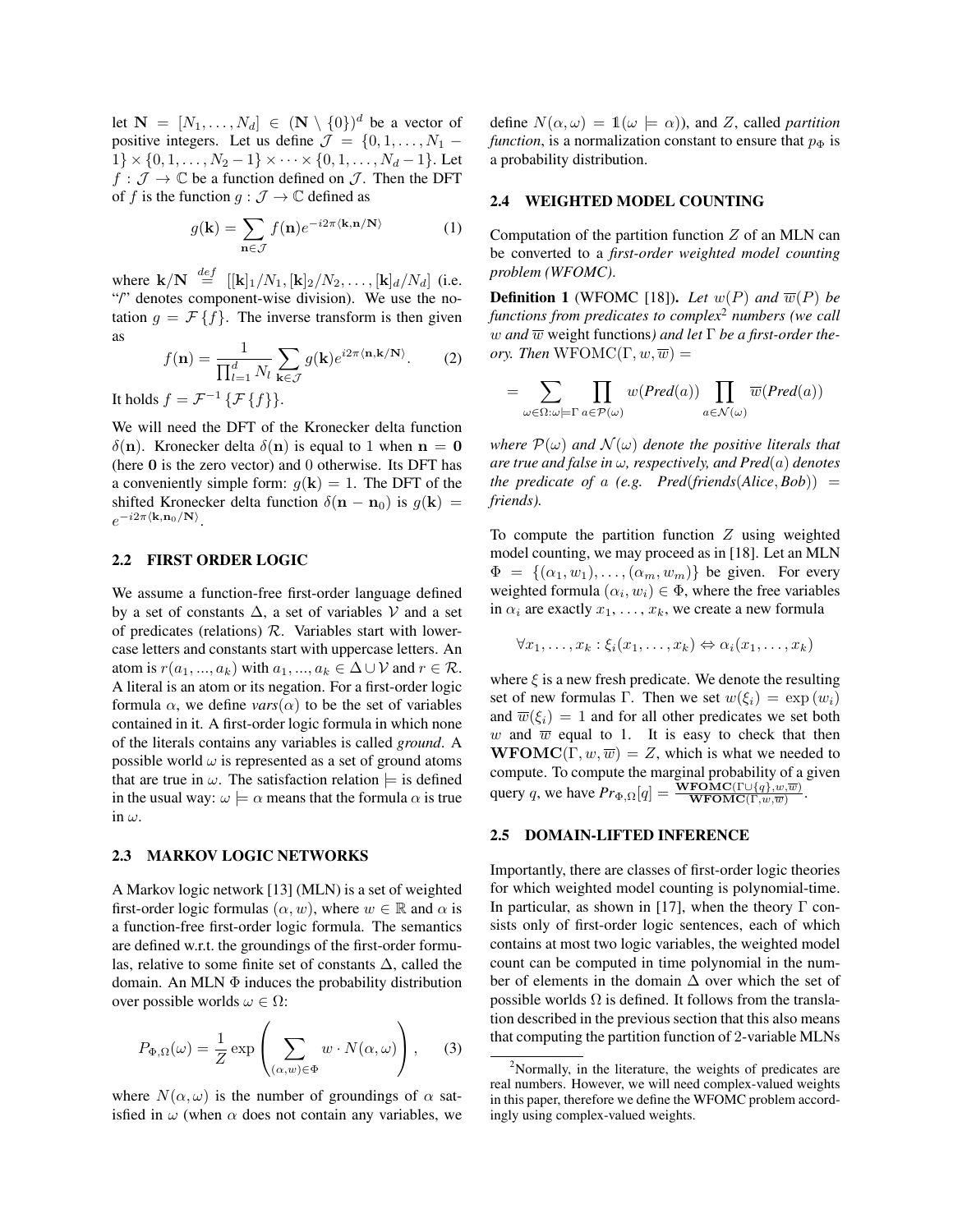can be done in time polynomial in the size of the domain. This is not the case in general when the number of variables in the formulas is greater than two unless  $P =$  $#P_1$  [2].<sup>3</sup> Within statistical relational learning, the term used for problems that have such polynomial-time algorithms is *domain liftability*.

Definition 2 (Domain liftability). *An algorithm for computing WFOMC with real weights is said to be domainliftable if it runs in time polynomial in the size of the domain.*

In this work we will also need *domain liftability over* C which differs from the classical definition by allowing complex-valued weight functions  $w(.)$  and  $\overline{w}(.)$ .

Definition 3 (Domain liftability over C). *An algorithm for computing WFOMC with complex-valued weight functions*  $w(.)$  *and*  $\overline{w}(.)$  *is said to be domain-liftable over* C *if it runs in time polynomial in the size of the domain.*

One can show, by inspecting the respective domain-lifted algorithms from the literature (e.g. [18, 17, 2]) that these algorithms can be modified to yield domain-lifted algorithms over C (we discuss this in a bit more detail in Section 6.1).

# 3 EXPRESSIVITY OF MLNS

In this section we lay down the framework that we need in order to be able to talk about expressivity of MLNs.

### 3.1 A MOTIVATING EXAMPLE

Let us consider an MLN  $\Phi$ , consisting of a single formula  $\alpha =$  *heads*(x) with weight w on a domain  $\Delta$ . Which distributions can  $\Phi$  model? To answer this question, let O be the random variable, taking values in the set of possible worlds  $\Omega$ , sampled from the distribution given by Φ. It turns out that this Φ can only model distributions for which the random variable  $N(\alpha, 0)$  is distributed as a binomial random variable, which is quite restrictive.

There are certainly limits as to which distributions we can reasonably expect to be able to represent with the MLN  $\Phi$ . On the one hand, we cannot expect the representable distributions to allow us to assign different probabilities to two possible worlds  $\omega$  and  $\omega'$  such that  $N(\alpha,\omega) = N(\alpha,\omega')$ . On the other hand, that does not yet mean that  $N(\alpha, 0)$  should be distributed as a binomial random variable. For instance, we might want  $N(\alpha, 0)$  to be distributed uniformly over the interval  $[0; |\Delta|]$ . We will show in this paper that this is indeed possible and that we can represent any such distribution



Figure 1: Illustration of count distributions induced by three MLNs  $\Phi_1 = \{ (heads(x), -1) \}$  (cyan),  $\Phi_2 =$  $\{(heads(x), 0)\}$  (orange) and  $\Phi_3 = \{(heads(x), 1)\}$ (blue) and a *complex* MLN  $\Phi_{\mathbb{C}} = \{(\text{heads}(x), [0, \pi \cdot i])\}$ (black) over a domain of size 60.

using MLNs if we allow weights of formulas to be complex numbers (more precisely vectors of complex numbers). To illustrate this, in Figure 1, we show count distributions of three MLNs:  $\Phi_1 = \{ (heads(x), -1) \},\$  $\Phi_2 = \{ (heads(x), 0) \}$  and  $\Phi_3 = \{ (heads(x), 1) \}$  and a *complex* MLN  $\Phi_{\mathbb{C}} = \{ (heads(x), [0, \pi \cdot i]) \}$ . Although we have not yet introduced complex MLNs formally, this example gives heads up for expressivity of complex MLNs, as the count distribution shown in Figure 1 for  $\Phi_{\mathbb{C}}$  is clearly not a binomial distribution (notice that it is zero for all odd numbers).

#### 3.2 MEASURING EXPRESSIVITY: SETUP

We need to set up a language that we will use in this paper to talk about expressivity of MLNs. Given an MLN  $\Phi = \{(\alpha_1, w_1), \ldots, (\alpha_m, w_m)\}\$ and a domain  $\Delta$ , we introduce the vectors of the count-statistics:

$$
\mathbf{N}(\Phi,\omega) \stackrel{def}{=} [N(\alpha_1,\omega),\ldots,N(\alpha_m,\omega)].
$$

We are interested in the distribution of the random vector-valued variable  $N(\Phi, O)$  where O is sampled from the MLN Φ. We call this distribution *count distribution* of the MLN Φ.

Definition 4 (Count Distribution). *Let* Φ =  $\{(\alpha_1, w_1), \ldots, (\alpha_m, w_m)\}\$  *be an MLN defining a distribution over a set of possible worlds* Ω*. The count distribution of* Φ *is the distribution of* d*-dimensional vectors of non-negative integers* n *given by*

$$
q_{\Phi}(\mathbf{n},\Omega) = \sum_{\omega \in \Omega : \mathbf{N}(\Phi,\omega) = \mathbf{n}} p_{\Phi,\Omega}(\omega)
$$

 $3\text{H}P_1$  is the set of  $\text{H}P_1$  problems over a unary alphabet.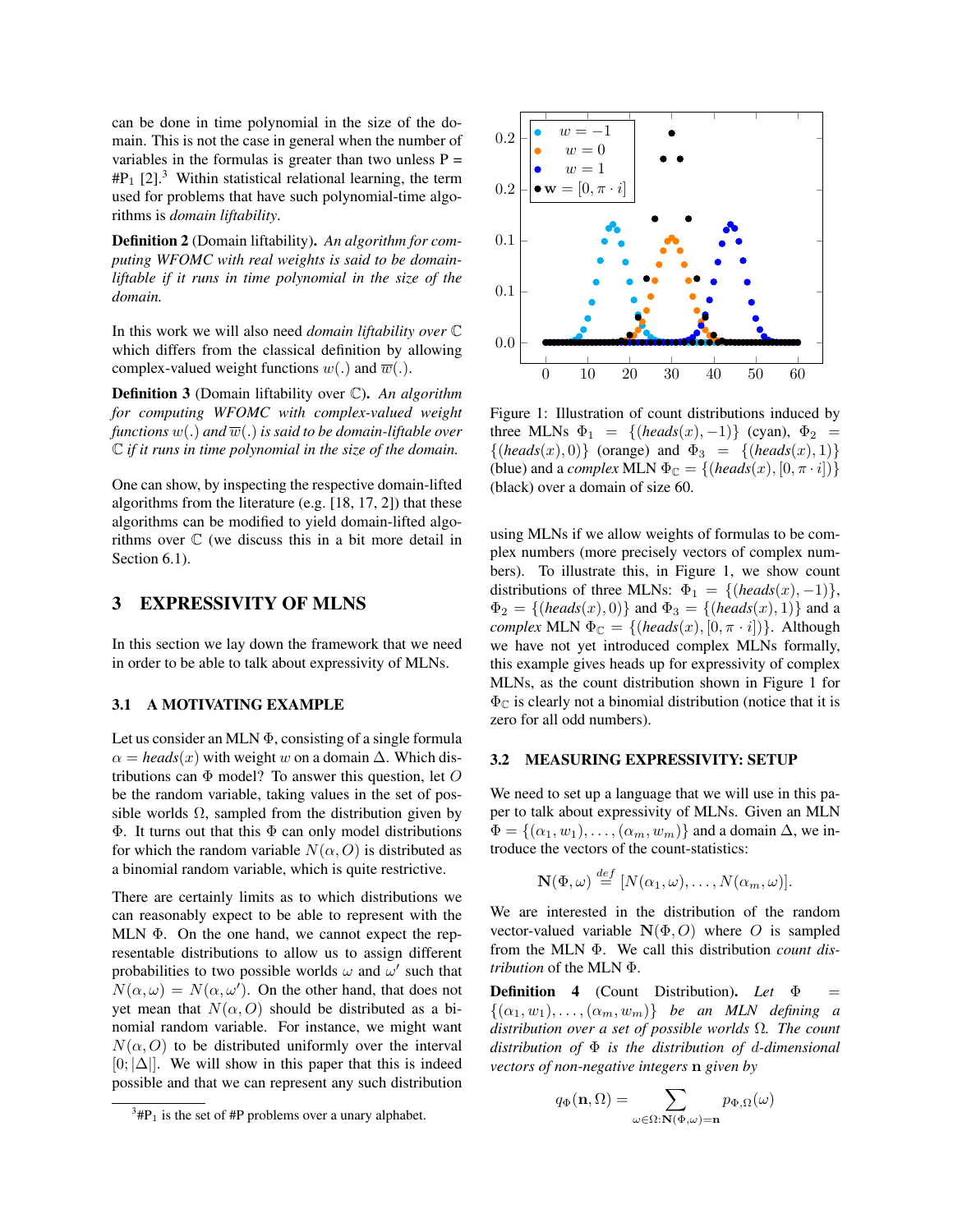*where*  $p_{\Phi,\Omega}$  *is the distribution given by the MLN*  $\Phi$ *.* 

**Remark 1.** If  $N(\Phi, \omega) = N(\Phi, \omega')$  then necessarily  $P_{\Phi,\Omega}(\omega) = P_{\Phi,\Omega}(\omega')$ *. It follows that we do not lose any information by focusing on the respective count distributions.*

Another important concept, which we need, is the *support* of a set of formula.

Definition 5 (Support). *Let* Ω *be a set of possible worlds* and  $\Psi = {\alpha_1, \ldots, \alpha_m}$  *a set of first-order logic formulas. We define the support of* Ψ *on* Ω *to be the set*

$$
Supp(\Psi,\Omega) = \{ \mathbf{N}(\Psi,\omega) | \omega \in \Omega \}.
$$

After rescaling, the convex hull of  $\text{Supp}(\Psi, \Omega)$  is equal to the *relational marginal polytope* of Ψ [10].

#### 3.3 FULL EXPRESSIVITY

Now we can finally describe in detail what we will mean by full expressivity of MLNs.

Definition 6 ((Almost) Full Expressivity). *Let* Ω *be a set of possible worlds and*  $\Psi = {\alpha_1, \ldots, \alpha_m}$  *be a set of first-order logic formulas. We say that a class of MLNs given by* Ψ *is (almost*<sup>4</sup> *) fully expressive if the following holds: For (almost) any distribution Q on* Supp $(\Psi, \Omega)$ *there exists an MLN* Φ *such that its count distribution*  $q_{\Phi,\Omega}$  *is equal to Q.* 

It follows from the example in Section 3.1 that in general, when restricted to real-valued weights, MLNs are not fully expressive. However, as we show later in this paper, *complex MLNs* will turn out to be fully expressive.

We end this section with the following negative result.

**Proposition 1.** Let  $\Psi = {\alpha_1, \ldots, \alpha_m}$  be a set of *first-order logic formulas and* Ω *be a set of possible worlds and define*  $D = |\text{Supp}(\Psi,\Omega)|$ *. Let*  $\mathbb{P}^{(D)}$  *de*note the D-dimensional probability simplex, *i.e.*  $\mathbb{P}^{(D)}$  =  $\{(p_1, \ldots, p_D) \in [0,1]^D | \sum_{i=1}^D p_i = 1\}.$  If  $D > m + 1$ *then the set of count distributions representable by MLNs*  $\Phi$  *of the form*  $\Phi = \{(\alpha_1, w_1), \ldots, (\alpha_m, w_m)\}\$ , where  $[w_1, \ldots, w_m] \in \mathbb{R}^m$ , has measure-zero as a subset  $\sigma f \mathbb{P}^{(D)}$ .

*Proof.* (Sketch) Let  $f : \mathbb{R}^m \to \mathbb{P}^{(D)}$  denote the map from the weights of the MLN to the probabilities of the count vectors given by the count distribution  $q_{\Phi,\Omega}(\mathbf{n})$ (here we can assume that the vectors from  $\text{Supp}(\Psi,\Omega)$ ) are ordered lexicographically, hence the  $i$ -th element of the vector  $f(\mathbf{w})$  corresponds to  $q_{\Phi,\Omega}(\mathbf{n}_i)$  where  $\mathbf{n}_i$  is the i-th vector according to this ordering). It follows from the definition of MLNs, in particular from (3), and from the definition of the count distribution that the map  $f$  is continuously differentiable. Hence, we can apply Sard's theorem [14] and conclude that  $f(\mathbb{R}^m)$  has measure zero in  $\mathbb{P}^{(D)}$ .<sup>5</sup>  $\Box$ 

Intuitively, the result above is saying nothing more than that, in most cases, we do not have enough parameters to represent any count distribution. In practice, the representable distributions may often be enough (but not always!).

### 3.4 WHEN ARE MLNS FULLY EXPRESSIVE?

Sometimes MLNs are (almost) fully expressive and a natural question to ask is when this is the case. Proposition 1 provides us with a necessary condition: the number of first-order logic formulas in the MLN must be at least equal to the size of the set  $\text{Supp}(\Psi, \Omega)$  minus 1.

We first take a look at an example. This example is about the case when we have one formula for every possible world  $\omega$  that describes the world completely. In particular, we assume that for every possible world  $\omega$ , the MLN contains a conjunction  $\alpha_{\omega}$  of all ground literals (positive and negative) over the domain  $\Delta$  which are true in  $\omega$ . One can show that such MLNs are fully expressive, as we illustrate in the next example.

**Example 1.** *Let*  $\Delta = \{Alice, Bob\}$  *and let us assume there is only one unary relation sm*/1 *and no higher-arity relations. We consider the following MLN*

$$
\Phi = \{ (sm(Alice) \land sm(Bob), w_1), (sm(\neg Alice) \land sm(Bob), w_2), (sm(Alice) \land \neg sm(Bob), w_3), (~\neg sm(Alice) \land \neg sm(Bob), w_4) \}.
$$

*It is not difficult to see that* Φ *is almost fully expressive if we do not allow infinite weights and fully expressive if infinite weights are allowed. Indeed, for any given*  $q_1, q_2, q_3, q_4 \in [0; 1]$  *such that*  $q_1 + q_2 + q_3 + q_4 = 1$ *, it is enough to set*  $w_i = \ln \frac{q_i}{1-q_i}$ .

Generalizing the reasoning from the above example, we have a sufficient condition for an MLN to be fully expressive: the formulas defining it must satisfy that, for any  $\omega \in \Omega$ ,  $\omega \models \alpha_i$  holds for exactly one formula  $\alpha_i$ from the MLN. As a sanity check, one can also see that if this is the case, the necessary condition is trivially satisfied as well.

<sup>&</sup>lt;sup>4</sup>Here, the term *almost* is used in measure-theoretic sense.

<sup>5</sup>Using Sard's theorem may be an overkill for our simple application but it gives us the result we need in a relatively straightforward way.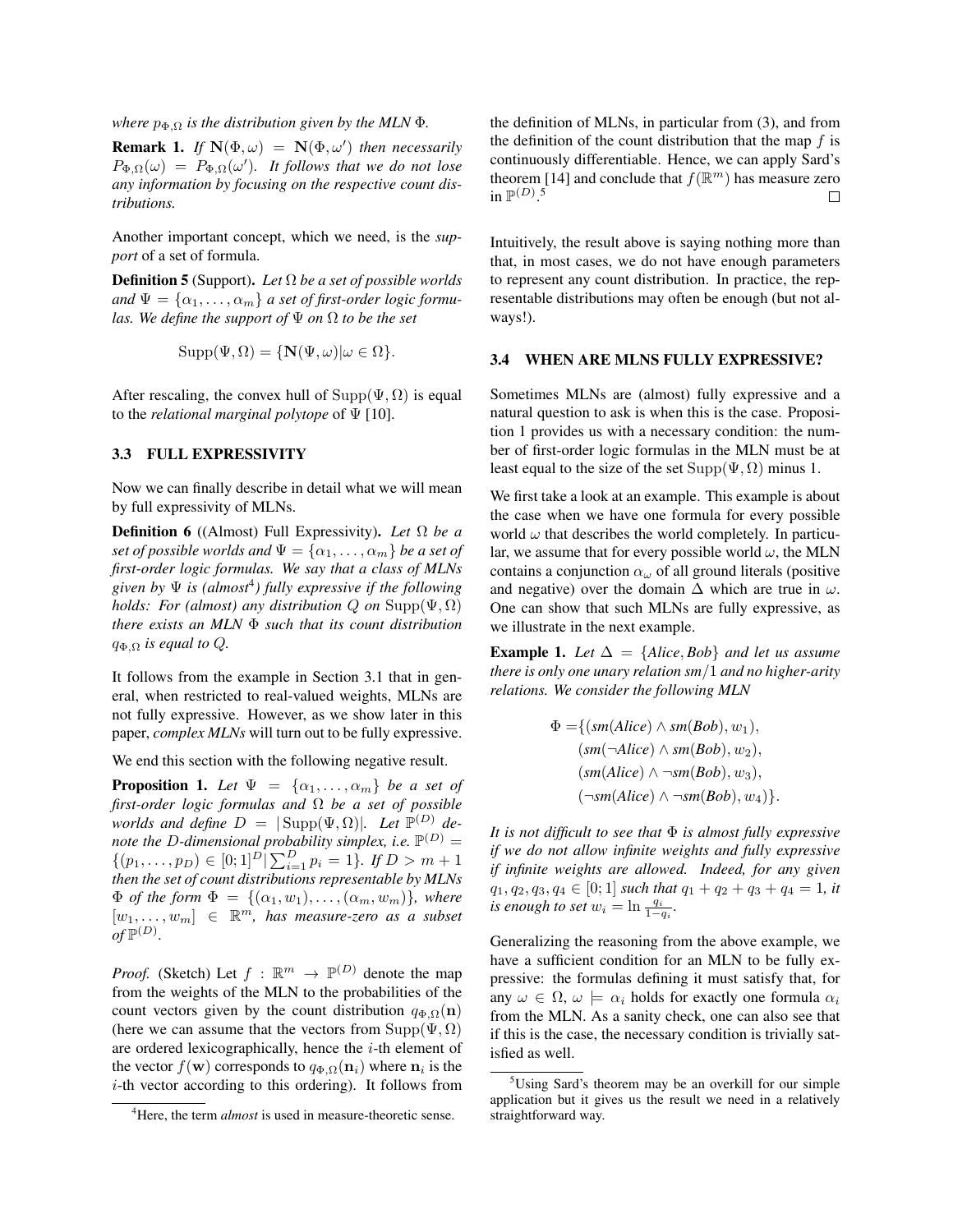We note that the sufficient condition identified in this section is usually not satisfied in practice, though.<sup>6</sup> Hence we need a different approach to obtain full expressivity. In this paper we add complex weights to MLNs for this purpose.

# 4 C-MLNS

In this section we introduce MLNs with complex weights, which we call *complex* MLNs (C-MLNs). As it turns out, just replacing real weights by complex weights would not bring us much expressivity. We need to allow having a vector of complex weights for every formula in the MLN.

We start by defining complex MLNs formally.

Definition 7 (C-MLNs). *Let* Ω *be a set of possible worlds. A complex MLN is a set* Φ =  $\{(\alpha_1, \mathbf{w}_1), \ldots, (\alpha_m, \mathbf{w}_m)\}$  where  $\alpha_i$ 's are first-order *logic formulas and*  $w_i$ *'s are vectors of complex numbers of the same dimension d, i.e.,*  $w_1, \ldots, w_m \in \mathbb{C}^d$ . We *define the probability given by* Φ *as*

$$
p_{\Phi,\Omega}(\omega) = \frac{1}{Z} \sum_{i=1}^d \exp \left( \sum_{j=1}^m [\mathbf{w}_j]_i \cdot N(\alpha_j,\omega) \right),
$$

*where*  $[\mathbf{w}_j]_i$  *denotes the i-th entry of the vector*  $\mathbf{w}_j$  *and* 

$$
Z = \sum_{\omega \in \Omega} \sum_{i=1}^{d} \exp \left( \sum_{j=1}^{m} [\mathbf{w}_{j}]_{i} \cdot N(\alpha_{j}, \omega) \right).
$$

*A complex MLN*  $\Phi$  *is called* proper *if*  $p_{\Phi,\Omega}(\omega) \in [0,1]$ *for all*  $\omega \in \Omega$ *.* 

In what follows we will only work with valid MLNs; we will omit the term "proper" when there is no risk of confusion.

There are two main differences w.r.t. normal MLNs. The first (and obvious) one is that we allow complex weights. The second is that the expression that defines probability of a possible world is a sum of exponentials in the case of complex MLNs as opposed to a single exponential in the case of normal MLNs. This is needed to guarantee full expressivity (following the reasoning in the proof of Proposition 1 in Section 3.3 and the discussion therein).

The next example shows that we can express more distributions using complex MLNs than using normal MLNs (later we will show that complex MLNs are actually fully expressive but here we want to just give an illustration).

**Example 2.** Let  $\alpha$  = heads(x) be a first-order logic *formula and*  $\mathbf{w} = [0, \pi \cdot i]$  *where i is the imaginary unit.* Let  $\Phi = \{(\alpha, \mathbf{w})\}$  *be a complex MLN. Let*  $\Delta = \{A, B, C, D\}$  *be the domain of the MLN and*  $\Omega = 2^{\{heads(A),heads(B),heads(C),heads(D)\}}$  the respective *set of all possible worlds. We will now compute the distribution of*  $N(\Phi, O)$  *where* O *is sampled from the distribution given by the complex MLN* Φ *over the domain* Ω*. First we compute the partition function. We have:* Z = 16 *which can be computed by brute-force enumeration. Then we obtain:*

$$
P[N(\alpha, O) = 0] = \begin{pmatrix} 4 \\ 0 \end{pmatrix} \cdot \frac{e^0 + e^0}{16} = \frac{1}{8},
$$
  
\n
$$
P[N(\alpha, O) = 1] = \begin{pmatrix} 4 \\ 1 \end{pmatrix} \cdot \frac{e^0 + e^{\pi \cdot i}}{16} = 0,
$$
  
\n
$$
P[N(\alpha, O) = 2] = \begin{pmatrix} 4 \\ 2 \end{pmatrix} \cdot \frac{e^0 + e^{2\pi \cdot i}}{16} = \frac{3}{4},
$$
  
\n
$$
P[N(\alpha, O) = 3] = \begin{pmatrix} 4 \\ 3 \end{pmatrix} \cdot \frac{e^0 + e^{3\pi \cdot i}}{16} = 0,
$$
  
\n
$$
P[N(\alpha, O) = 4] = \begin{pmatrix} 4 \\ 4 \end{pmatrix} \cdot \frac{e^0 + e^{4\pi \cdot i}}{16} = \frac{1}{8}.
$$

The distribution  $N(\alpha, O)$  is obviously not a binomial dis*tribution. Hence, this is already an example of a distribution that could not be encoded by an MLN of the form*  $\Phi = \{(\text{heads}(x), w)\}\$ but that can be represented by the *respective complex MLN.*

In Section 6 we show that inference in complex MLNs can be performed using WFOMC in a way completely analogical to the classical case.

### 5 C-MLNS ARE FULLY EXPRESSIVE

In this section we show that C-MLNs are actually fully expressive (if they contain the trivial formula  $\top$ , i.e. tautology). To show this we first show how to obtain a C-MLN whose count-distribution is equal to the Kronecker δ-function  $\delta$ (**n** – **n**<sub>0</sub>).

**Lemma 1.** Let  $\Phi = \{(\alpha_1, \mathbf{w}_1), \ldots, (\alpha_m, \mathbf{w}_m)\}$  $(T, w_T)$  *be a*  $\mathbb{C}$ -MLN and  $\Delta$  *be the set of domain elements and* Ω *the set of all possible worlds on this domain. Let us define*

$$
\mathcal{J} = \{0, 1, 2, \dots, |\Delta|^{|vars(\alpha_1)|} - 1\} \times \dots
$$

$$
\times \{0, 1, 2, \dots, |\Delta|^{|vars(\alpha_m)|} - 1\} \times \{0\},
$$

$$
\mathbf{M} = [|\Delta|^{|vars(\alpha_1)|}, |\Delta|^{|vars(\alpha_2)|}, \dots, |\Delta|^{|vars(\alpha_m)|}, 1],
$$

<sup>6</sup>Existing implementations of MLNs support a syntactic sugar "+" for grounding selected logical variables. Such MLNs can also be studied in our framework. However, using "+" may often lead to more intractable inference, as lifted inference algorithms are polynomial in the domain-size but not in the number of formulas, and, on its own, it still does not guarantee full expressivity even in the simplest case illustrated in Section 3.1 (note that, in particular, the MLN  $\Phi = \{(\text{heads}(+x), w)\}\$ does not satisfy the sufficient condition from this section).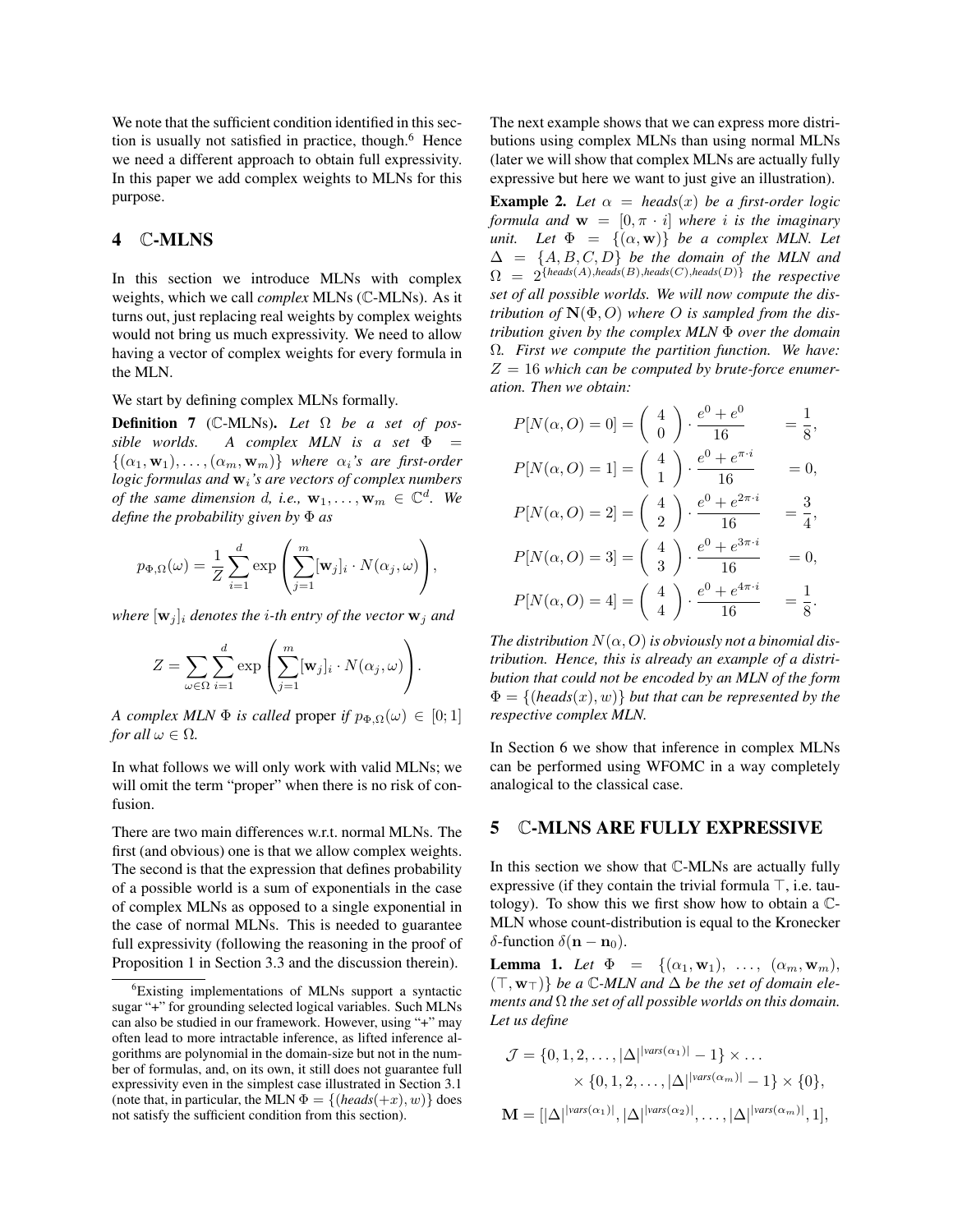*and*

$$
\mathbf{W}(\mathbf{k}) = i2\pi \cdot (\mathbf{k}/\mathbf{M} - [0,\ldots,0,\langle \mathbf{k}/\mathbf{M},\mathbf{n}_0 \rangle]),
$$

*where "/" denotes the component-wise division of the two vectors and*  $n_0$  *is a vector from J. Let us order the elements of*  $J$  *arbitrarily and denote*  $\mathbf{j}(j)$  *the j*-*th element of J. Using the above notations, let us define the weights of the* C*-MLN* Φ *as follows:*

$$
\mathbf{w}_1 = [[\mathbf{W}(\mathbf{j}(1))]_1, [\mathbf{W}(\mathbf{j}(2))]_1, \dots, [\mathbf{W}(\mathbf{j}(|\mathcal{J}|))]_1]
$$
  
...  

$$
\mathbf{w}_m = [[\mathbf{W}(\mathbf{j}(1))]_m, [\mathbf{W}(\mathbf{j}(2))]_m, \dots, [\mathbf{W}(\mathbf{j}(|\mathcal{J}|))]_m]
$$
  

$$
\mathbf{w}_T = [[\mathbf{W}(\mathbf{j}(1))]_{m+1}, \dots, [\mathbf{W}(\mathbf{j}(|\mathcal{J}|))]_{m+1}].
$$

*Then*

$$
p_{\Phi,\Omega}(\omega) = \begin{cases} \frac{1}{Z} & \text{if } \mathbf{N}(\Phi,\omega) = \mathbf{n}_0 \\ 0 & \text{otherwise} \end{cases}
$$

.

*Proof.* First we rewrite the probability of a possible world  $\omega$  induced by the C-MLN  $\Phi$  in a more compact form using the scalar product notation  $\langle , \rangle$ :

$$
p_{\Phi,\Omega}(\omega) = \frac{1}{Z} \sum_{\mathbf{j} \in \mathcal{J}} \exp \left( \langle \mathbf{W}(\mathbf{j}), \mathbf{N}(\Phi, \omega) \rangle \right)
$$
  
= 
$$
\frac{1}{Z} \sum_{\mathbf{j} \in \mathcal{J}} \exp \left( \langle i2\pi \mathbf{j}/\mathbf{M}, \mathbf{N}(\Phi, \omega) \rangle - i2\pi \langle \mathbf{j}/\mathbf{M}, \mathbf{n}_0 \rangle \right).
$$

We can notice (cf Section 2.1) that this is nothing else than  $\frac{1}{Z}\delta(\mathbf{N}(\Phi,\omega)-\mathbf{n}_0)$ , which finishes the proof of this lemma.

**Theorem 1.** Any  $\mathbb{C}\text{-}MLN$  containing the formula  $\top$  is *fully expressive.*

*Proof.* Let  $\Phi$  and  $\mathcal J$  be as in Lemma 1. We proceed as follows. For every  $j \in \mathcal{J}$  we construct a  $\mathbb{C}\text{-MLN}$  $\Phi_{j}$  such that  $p_{\Phi_{j},\Omega}(\omega) = \frac{\delta(N(\Phi,\omega)-j)}{Z_{j}}$ . Since  $\Phi$  contains  $\top$ , we can clearly do this. Now, to represent a C-MLN with an arbitrary given count distribution  $q()$ , we can just construct a convex combination of the C-MLNs  $\Phi_j$ . What remains to check is that a convex combination of C-MLNs is still a C-MLN. This is easy to see. Let  $q(\mathbf{n}) = \sum_{\mathbf{j} \in \mathcal{J}} A_{\mathbf{j}} \cdot \delta(\mathbf{n} - \mathbf{j})$ . We construct a C-MLN inducing this count distribution as follows. For all  $\mathbf{j} \in \mathcal{J}$ , if  $A_{\mathbf{j}} \neq 0$ , we take the C-MLN  $\Phi_{\mathbf{j}} =$  $\{(\alpha_1, \mathbf{w}_1^{(\mathbf{j})}), \ldots, (\alpha_m, \mathbf{w}_m^{(\mathbf{j})}), (\top, \mathbf{w}_T^{(\mathbf{j})})\}$  (defined above) and modify it by changing the weight  $w_{\top}$  giving us the  $\mathbb{C}\text{-MLN }\Phi'_{\mathbf{j}} \ = \ \{(\alpha_1,\mathbf{w}^{(\mathbf{j})}_1),\ldots,(\alpha_m,\mathbf{w}^{(\mathbf{j})}_m), (\top,\mathbf{w}^{(\mathbf{j})}_T + \top) \}$  $\ln(A_i) - \ln(Z_i)$ } (recall that we ignore those j's for

which  $A_j$  is zero and therefore there are no  $\log 0$ 's appearing anywhere). Now, it is not difficult to check that

$$
\widetilde{p}(\omega) = \sum_{\mathbf{j} \in \mathcal{J}} p_{\Phi'_{\mathbf{j}}, \Omega}(\omega) = \sum_{\mathbf{j} \in \mathcal{J}} \sum_{\mathbf{k} \in \mathcal{J}} e^{\langle i 2 \pi \mathbf{k} / \mathbf{M}, \mathbf{N}(\Phi, \omega) \rangle} \\ \cdot e^{-i 2 \pi \langle \mathbf{k} / \mathbf{M}, \mathbf{j} \rangle + \ln A_{\mathbf{j}} - \ln Z_{\mathbf{j}}}.
$$

is the probability given by a C-MLN that we obtain by concatenating the respective weight vectors from the C-MLNs  $\Phi'_{j}$  for all  $j \in \mathcal{J}$ . Hence any count distribution is realizable by a C-MLN, which finishes the proof. □

**Remark 2.** *The inclusion of the tautology formula*  $\top$  *in* C*-MLNs is important for full expressivity.*

Remark 3. *From the proof of Theorem 1, it may seem* that we need  $|\mathcal{J}|^2$  components in the C-MLN in order *to guarantee full expressivity. However, we can reduce the number of components of the* C*-MLN by pushing the* summation  $\sum_{\mathbf{j} \in \mathcal{J}}$  *inside and simplifying. We can then reduce the number of components of the*  $\mathbb{C}\text{-}MLN$  to  $|\mathcal{J}|$ *(we omit the details here).*<sup>7</sup>

#### 5.1 WHY COMPLEX NUMBERS?

At this point one could ask: Why complex numbers? Why not just specify the count distribution using a lookup table. After all, there are only polynomially (in  $|\Delta\rangle$ ) many points in  $\text{Supp}(\Psi, \Omega)$  and typically exponentially many possible worlds in  $\Omega$ . The reason will become clear in the next section where we discuss inference in C-MLNs. In short, *exact* inference in C-MLNs can be done by the same algorithms (and circuits) as in classical MLNs; all we need to do is to replace real numbers by complex numbers.

# 6 INFERENCE IN C-MLNS

We can use WFOMC for inference in  $\mathbb{C}\text{-MLNs}$  (assuming that complex weights are supported), which turns out to be important for showing that we can use C-MLNs for domain-lifted inference on distributions that are not expressible by normal MLNs.

In particular, to compute the partition function  $Z$  of a C-MLN Φ, we proceed analogically to how one proceeds for normal MLNs (cf Section 2.4, which is based on existing works, e.g. [18]). Let a  $\mathbb{C}\text{-MLN } \Phi =$  $\{(\alpha_1, \mathbf{w}_1), \ldots, (\alpha_m, \mathbf{w}_m)\}\$ be given, with d the dimension of the vectors  $w_i$ . First, for every weighted formula  $(\alpha_i, \mathbf{w}_i) \in \Phi$ , where the free variables in  $\alpha_i$  are exactly

 $^7$ Alternatively, one could prove the result about expressivity of C-MLNs using inverse DFT, which we discuss farther in the paper, however, we believe the present proof is more intuitive.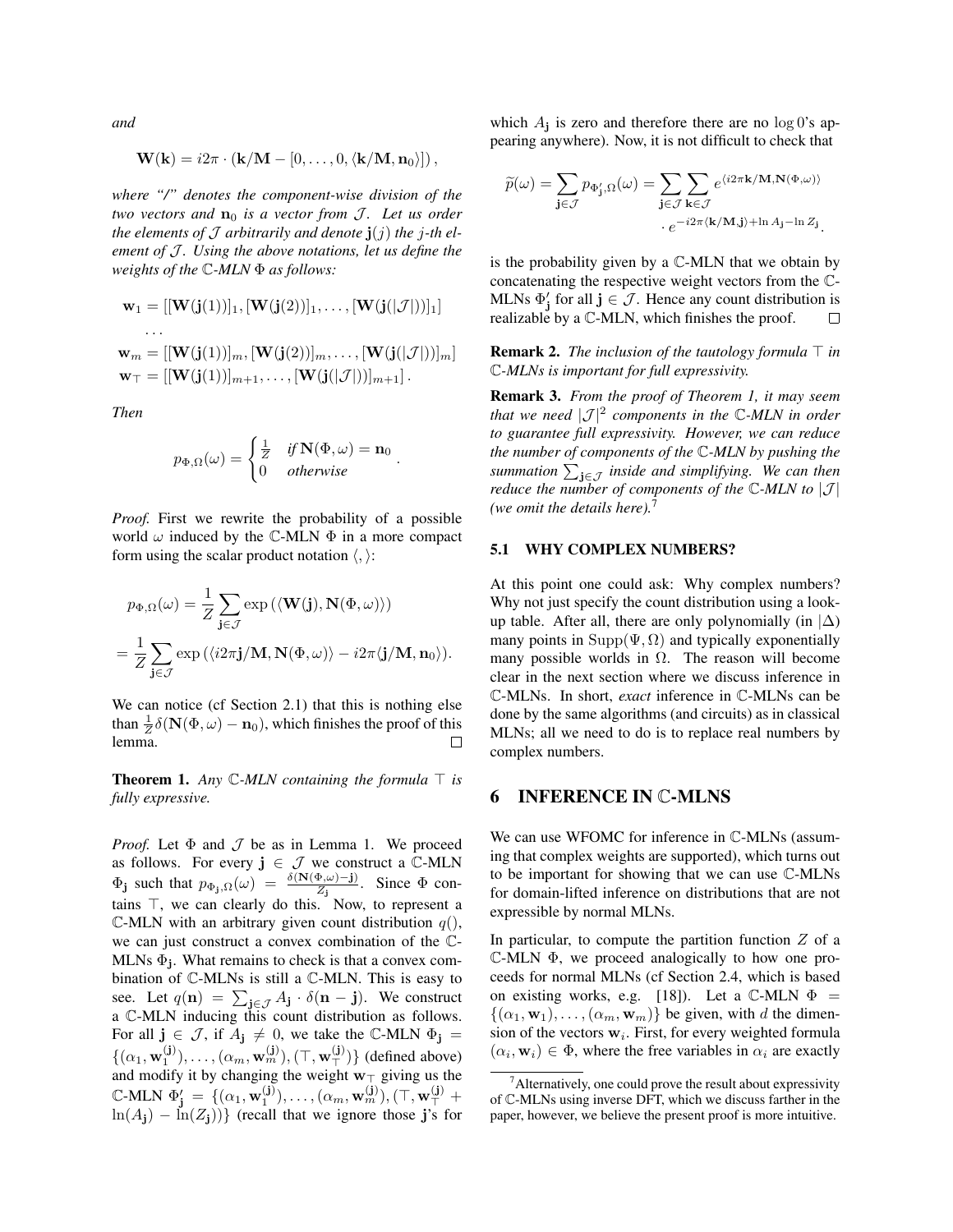$x_1, \ldots, x_k$ , we create a new formula

$$
\forall x_1, \ldots, x_k : \xi_i(x_1, \ldots, x_k) \Leftrightarrow \alpha_i(x_1, \ldots, x_k)
$$

where  $\xi$  is a new fresh predicate. We denote the resulting set of new formulas Γ. Then we define  $d$  different weight functions  $w_1, w_2, \ldots, w_d$  and we set  $w_j(\xi_i) = \exp([\mathbf{w}_i]_j)$  and  $\overline{w}_j(\xi_i) = 1$  and for all other predicates we set all  $w_1, \ldots, w_d$  and  $\overline{w}_1, \ldots, \overline{w}_d$  equal to 1. It is easy to check that then

$$
Z = \sum_{j=1}^{d} \mathbf{WFOMC}(\Gamma, w_j, \overline{w}_j), \tag{4}
$$

which is the partition function that we needed to compute. To compute the marginal probability of a given query  $q$ , we have

$$
Pr_{\Phi,\Omega}[q] = \frac{\sum_{j=1}^{d} \mathbf{WFOMC}(\Gamma \cup \{q\}, w_j, \overline{w}_j)}{\sum_{j=1}^{d} \mathbf{WFOMC}(\Gamma, w_j, \overline{w}_j)}.
$$

Remark 4. *The fact that we can compute the partition function and marginal probabilities of* C*-MLNs using WFOMC is important. It means that whenever inference in an MLN using WFOMC is domain-liftable and if this extends to domain-liftability of WFOMC over* C*, any* C*-MLN with the same first-order logic formulas is domainliftable as well. Importantly, the* C*-MLN can model more distributions than its classical counterpart.*

# 6.1 NUMERICAL CONSIDERATIONS AND DOMAIN LIFTABILITY

We need to pay enough attention to the representation of the complex numbers that appear during computations when performing inference with C-MLNs.<sup>8</sup> In particular, this is needed if we want to make claims about domain-lifted inference with complex weights by using existing algorithms, e.g. those based on FO-sda-DNNF circuits [16].

We assume only (i) rational numbers  $\frac{a}{b}$  represented as a pair of integers  $(a, b)$ , (ii) complex numbers of the form  $\frac{a}{b} \cdot e^{i2\pi c/d}$  represented as a 4-tuple of integers  $(a, b, c, d)$  and (iii) complex numbers  $\frac{a_1}{b_1} \cdot e^{i2\pi c_1/d_1}$  +  $\cdots + \frac{a_k}{b_k} \cdot e^{i2\pi c_k/d_k}$  represented as a sequence of 4tuples  $(a_1, b_1, c_1, d_1), \ldots, (a_k, b_k, c_k, d_k)$ . Note that any complex number can be arbitrarily well approximated by numbers of this form.

For evaluating FO-sda-DNNF circuits, one needs the following operations: (i) summation, (ii) multiplication, (iii) multiplication by  $n' \in \mathbb{N}$  and (iv) exponentiation

to the power of  $n'' \in \mathbb{N}$  where  $n' \leq n$  and  $n'' \leq n$  and  $n$ is polynomial in the size of the domain.

We start with a simple remark that follows from how we restricted the allowed representation of complex numbers.

Remark 5. *Any number that can be produced from a finite set of numbers of the three types specified above using the four allowed operations can be represented using*  $O(1)$  4*-tuples*  $(a_1, b_1, c_1, d_1), \ldots, (a_k, b_k, c_k, d_k)$  *of rational numbers representing the sum*  $\frac{a_1}{b_1} \cdot e^{i2\pi c_1/d_1} +$  $\cdots + \frac{a_k}{b_k} \cdot e^{i2\pi c_k/d_k}$ .<sup>9</sup> *This follows from the fact that the arguments of the complex exponentials can only be fractional multiples of* 2π *here.*

In principle, the above remark allows us to obtain an upper bound on the representation size needed for a single complex number during computation of WFOMC. What remains is to bound the size of the representation of the integers  $a_i, b_i, c_i, d_i$ . For that one needs to usually dig into details of the specific algorithms inference. For instance, when computing WFOMC by evaluating an FOsda-DNNF circuit, there is a constant number of exponentiations on any path from the root of the circuit to its leaves. There is also always just a polynomial number (in the domain size) of applications of the four numerical operations in the circuit. One can then show that the representation of the complex numbers needed during the computation is polynomial in the domain size. This is enough to show that domain-liftability using this approach transfers to complex weights as well. We omit the tedious details here.

# 7 DFT OF COUNT DISTRIBUTIONS

In this section we look at the DFT of the count distributions  $q_{\Phi,\Omega}$  induced by an MLN (in this section it will still be the classical MLN without complex weights to simplify the exposition). We show that to compute the DFT, all we need is to be able to compute several WFOMCs with complex weights.

In what follows in this section, let  $\Phi =$  $\{(\alpha_1, w_1), \ldots, (\alpha_m, w_m)\}\$  be an MLN and  $\Omega$  be a set of possible worlds on a domain ∆. We also define  $\Psi = {\alpha_1, \ldots, \alpha_m}$  to be the respective set of first-order logic formulas contained in Φ and  $\mathbf{w} = [w_1, w_2, \dots, w_m]$  to be the respective vector of weights from the MLN.

We want to compute the DFT of  $q_{\Phi,\Omega}(\mathbf{n})$ . Here,  $q_{\Phi,\Omega}(\mathbf{n})$ is a real-valued function of  $m$ -dimensional integer vectors. We can restrict the domain<sup>10</sup> of  $q_{\Phi,\Omega}(n)$  to the set

<sup>8</sup> Similar numerical issues for BNs were studied in [6].

<sup>&</sup>lt;sup>9</sup>The big-O notation used here is w.r.t. the domain size  $|\Delta|$ .

<sup>&</sup>lt;sup>10</sup>Here, *domain* refers to the domain of a mathematical func-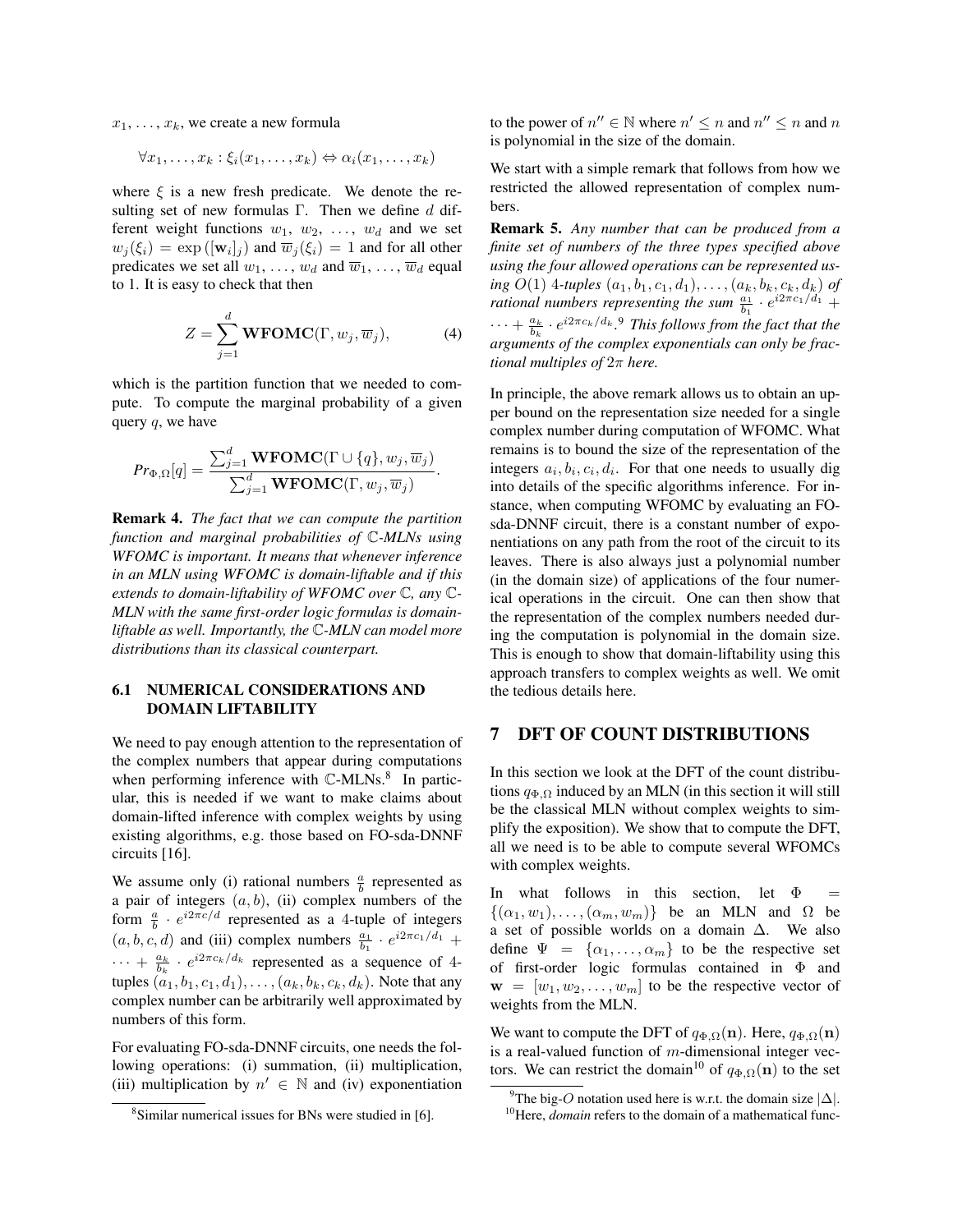$D = \{0, 1, \ldots, M_1\} \times \{0, 1, \ldots, M_2\} \times \{0, 1, \ldots, M_m\}$ where  $M_1 = |\Delta|^{|vars(\alpha_1)|}, M_2 = |\Delta|^{|vars(\alpha_2)|}, ...,$  $M_m = |\Delta|^{|vars(\alpha_m)|}$ . This still ensures that it will always be the case that  $\text{Supp}(\Phi, \Omega) \subseteq \mathcal{D}$ .

From the definition of DFT we have

$$
g_{\Phi,\Omega}(\mathbf{k}) = \mathcal{F}\left\{q_{\Phi,\Omega}\right\} = \sum_{\mathbf{n}\in\mathcal{D}} q_{\Phi,\Omega}(\mathbf{n})e^{-i2\pi\langle\mathbf{k},\mathbf{n}/\mathbf{M}\rangle} \tag{5}
$$

where  $\mathbf{M} = [M_1, \dots, M_m]$  and the division in  $\mathbf{n}/\mathbf{M}$  is again component-wise.

Plugging in the definition of  $q_{\Phi,\Omega}(\mathbf{n})$  into (5), we obtain

$$
g_{\Phi,\Omega}(\mathbf{k}) = \sum_{\mathbf{n}\in\mathcal{D}} \sum_{\omega\in\Omega:\mathbf{N}(\Phi,\omega)=\mathbf{n}} p_{\Phi,\Omega}(\omega) e^{-i2\pi\langle\mathbf{k},\mathbf{n}/\mathbf{M}\rangle}
$$
  
\n
$$
= \sum_{\mathbf{n}\in\mathcal{D}} \sum_{\omega\in\Omega:\mathbf{N}(\Phi,\omega)=\mathbf{n}} \frac{1}{Z} e^{\langle\mathbf{w},\mathbf{N}(\Phi,\omega)\rangle} e^{-i2\pi\langle\mathbf{k},\mathbf{n}/\mathbf{M}\rangle}
$$
  
\n
$$
= \sum_{\mathbf{n}\in\mathcal{D}} \sum_{\omega\in\Omega:\mathbf{N}(\Phi,\omega)=\mathbf{n}} \frac{1}{Z} e^{\langle\mathbf{w},\mathbf{N}(\Phi,\omega)\rangle} e^{-i2\pi\langle\mathbf{k}/\mathbf{M},\mathbf{n}\rangle}
$$
  
\n
$$
= \sum_{\mathbf{n}\in\mathcal{D}} \sum_{\omega\in\Omega:\mathbf{N}(\Phi,\omega)=\mathbf{n}} \frac{1}{Z} e^{\langle\mathbf{w},\mathbf{N}(\Phi,\omega)\rangle} e^{-i2\pi\langle\mathbf{k}/\mathbf{M},\mathbf{N}(\Phi,\omega)\rangle}
$$
  
\n
$$
= \frac{1}{Z} \sum_{\omega\in\Omega} e^{\langle\mathbf{w}-i2\pi\mathbf{k}/\mathbf{M},\mathbf{N}(\Phi,\omega)\rangle}.
$$

Note that, in the above,  $Z$  is the partition function of the original MLN Φ. For simplicity of exposition, Φ was not a C-MLN here but the same approach also works for C-MLNs (with one difference being that there we also need to sum over all components of the C-MLN and hence we need more calls to the WFOMC oracle).

#### 7.1 COMPUTING DFT USING WFOMC

In the previous section, we found the form of the DFT of the count distribution of an MLN Φ to be

$$
g_{\Phi,\Omega}(\mathbf{k}) = \frac{1}{Z} \sum_{\omega \in \Omega} e^{\langle \mathbf{w} - i2\pi \mathbf{k}/\mathbf{M}, \mathbf{N}(\Phi,\omega) \rangle}
$$

.

Here we show how to compute  $g_{\Phi,\Omega}(\mathbf{k})$  using WFOMC. First, computing  $Z$  is simple. It is just the partition function  $Z$  of the MLN  $\Phi$ . Therefore we can compute it using (4).

Next, to compute the sum  $\sum_{\omega \in \Omega} e^{\langle \mathbf{w} - i2\pi \mathbf{k}/\mathbf{M}, \mathbf{N}(\Phi, \omega) \rangle},$ we can notice that it is again a partition function, but of another *complex* MLN. It is the partition function of the C-MLN  $\Phi_{\mathbf{k}} = \{(\alpha_1, [\mathbf{w} - i2\pi \mathbf{k}/\mathbf{M}]_1), \dots, (\alpha_m, [\mathbf{w}$  $i2\pi k/M_{m}$ )} (we recall that  $[v]_j$  is used to denote the j-th entry of the vector **v**). We can therefore use (4) to compute the sum using WFOMC.

#### 7.2 CONSTRUCTING MARGINAL POLYTOPES

Here we use the techniques developed in this paper to design algorithms for computing count distributions of MLNs and for constructing so called *relational marginal polytopes*. The algorithm for constructing relational marginal polytopes will turn out to need a much smaller number of WFOMC oracle calls than a recently published domain-lifted algorithm from [9].

Let us first recall the definition of *relational marginal polytopes* [10, 9].

Definition 8 (Relational marginal polytope). *Let* Ω *be the set of possible worlds on domain* ∆ *and*  $= (\alpha_1, \ldots, \alpha_m)$  *be a list of formulas. First*  $we \ define \ Q(\alpha,\omega) \ \ := \ \ \frac{N(\alpha,\omega)}{|\Delta|^{\lfloor \text{vars}(\alpha) \rfloor}}$ *. Then we define the relational marginal polytope*  $\text{RMP}(\Psi, \Delta)$ *w.r.t.*  $\Psi$  *as*  $\mathbf{RMP}(\Psi, \Delta) = \{(x_1, \ldots, x_m) \in$  $\mathbb{R}^m$  :  $\exists$  dist. on  $\Omega$  s.t.  $\mathbb{E}[Q(\alpha_1,\omega)] = x_1 \wedge \cdots \wedge$  $\mathbb{E}[Q(\alpha_m,\omega)] = x_m$ .

Note that, for  $\Psi = (\alpha_1, \dots, \alpha_m)$ , the relational marginal polytope  $\text{RMP}(\Psi, \Delta)$  is just the convex hull of the set of points  $\{(n_1/|\Delta|^{|vars(\alpha_1)|}, \ldots, n_m/|\Delta|^{|vars(\alpha_m)|})\}$  $|(n_1, \ldots, n_m) \in \text{Supp}(\Phi, \Omega) \}$ . where  $\Omega$  is the set of all possible worlds over the domain  $\Delta$ .

Therefore all we need to do is to compute the set  $Supp(\Psi, \Omega)$  and the rest is just a standard geometric problem of finding the convex hull of a set of points for which one can employ existing algorithms (e.g. [1]).

First, we notice that we can extract the count distribution  $q_{\Phi,\Omega}$  of any MLN  $\Phi$  using just WFOMC. In fact, with the material developed so far in this paper, this is an extremely easy thing to do. We just compute the DFT of the  $q_{\Phi,\Omega}$  using WFOMC as in Section 7.1, then convert the result back using inverse DFT and the result is the count distribution  $q_{\Phi,\Omega}$  that we wanted to compute. To compute the set  $\text{Supp}(\Psi,\Omega)$  for a set  $\Psi = {\alpha_1,\ldots,\alpha_m}$ , we can just compute the count distribution of the MLN  $\Phi = \{(\alpha_1, 0), \ldots, (\alpha_m, 0)\},$  which defines a uniform distribution over possible worlds, and select the points with non-zero probability (there are only polynomially many such points in the size of the domain  $\Delta$ ). After that, we are done.

As a direct consequence of the above, we have the next theorem.

**Theorem 2.** Let  $\Psi = {\alpha_1, \ldots, \alpha_m}$  be a set of first*order logic formulas,*  $\Phi = \{(\alpha_1, w_1), \ldots, (\alpha_m, w_m)\}\$ *be an MLN,* ∆ *be a set of domain elements and* Ω *be the set of all possible worlds over the domain* ∆*. Given a WFOMC oracle, both the relational marginal polytope*  $\text{RMP}(\Psi, \Delta)$  *and the count distribution*  $q_{\Phi, \Omega}(n)$ *can be constructed in time polynomial in* |∆| *using*

tion, not to a *domain* as a set of domain elements.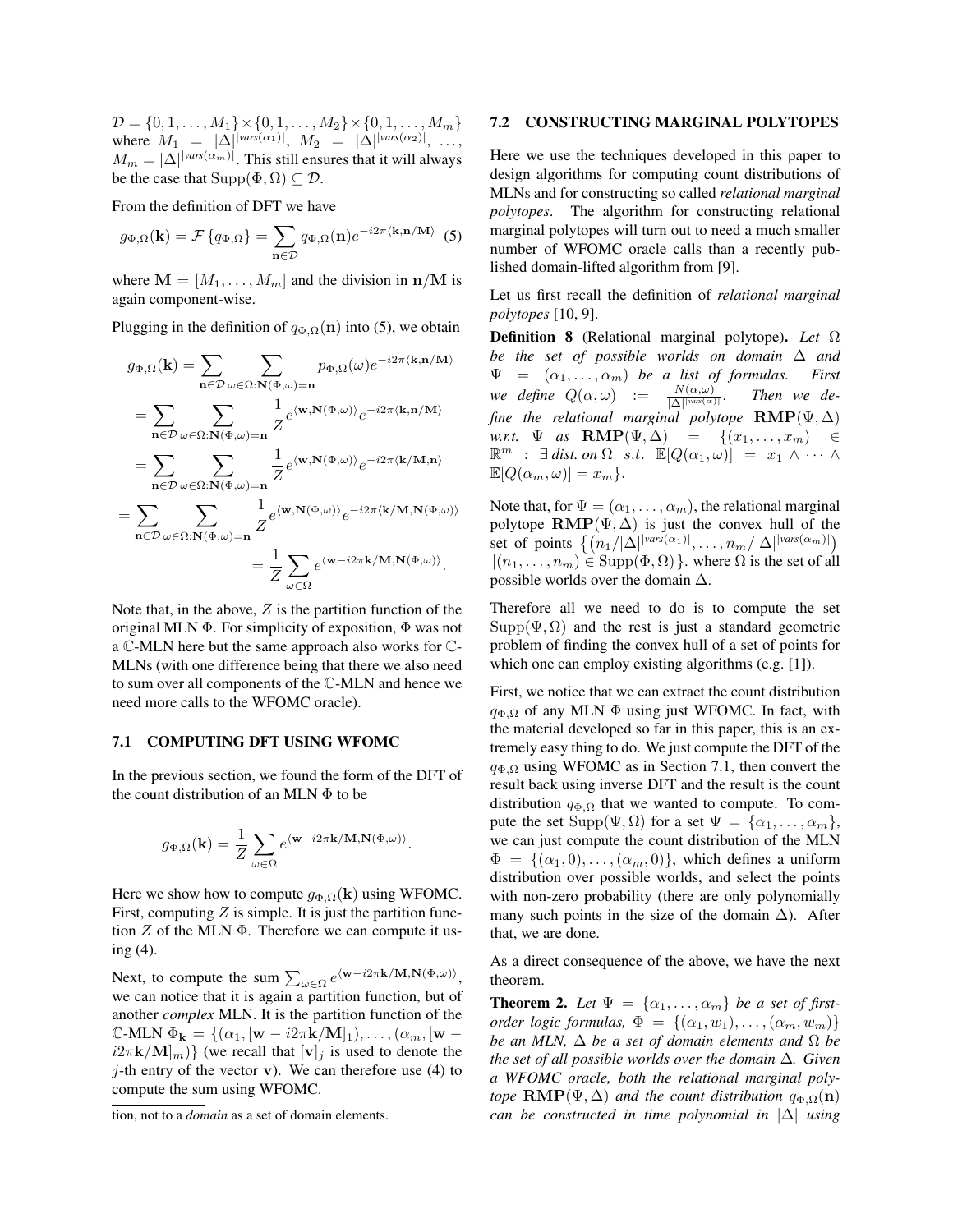

Figure 2: The count distribution of the MLN  $\Phi =$  $\{(sm(x), 0), (sm(x) \wedge fr(x, y) \Rightarrow sm(y), 0)\}.$  The x-axis corresponds to  $N(sm(x) \land fr(x, y) \Rightarrow sm(y), \omega)$  and the y-axis to  $N(sm(x), \omega)$ . Shown in logarithmic scale.

 $|\Delta|^{\sum_{i=1}^m |vars(\alpha_i)|} + 1$  *calls to the WFOMC oracle.* 

Remark 6. *The algorithm from [9] needs*  $|\Delta|^{| \Psi | \cdot \sum_{i=1}^m |vars(\alpha_i)|}$  calls to a WFOMC oracle. The *presented method is therefore a substantial improvement.*

Remark 7. *Naively, one would expect that computing the count distribution of an MLN requires to query the MLN using cardinality constraints (which are not supported by existing WFOMC systems) such as: "compute the probability that*  $N(\alpha_1, \omega) = n_1, \ldots, N(\alpha_m, \omega) =$  $n_m$  *holds in a possible world*  $\omega$  *sampled from the MLN.*" *So it might be a bit surprising at first that we can compute the count distribution using just WFOMC without any cardinality constraints (albeit with complex weights).*

### 7.2.1 AN EXAMPLE

Here we show a concrete example of counting distributions of an MLN. We use the "friends and smokers" MLN [13], which is given as  $\Phi =$  $\{(sm(x), w_1), (sm(x) \wedge fr(x, y) \Rightarrow sm(y), w_2)\}.$  We set  $w_1 = 0$  and  $w_2 = 0$  and  $\Delta = \{A_1, A_2, \ldots, A_{10}\}.$ This MLN models a uniform distribution over possible worlds. The resulting count distribution computed by the algorithm outlined in this section is shown in Figure 2. While the distribution on possible worlds  $p_{\Phi,\Omega}(\omega)$ is uniform, the corresponding count distribution  $q_{\Phi,\Omega}(\mathbf{n})$ is obviously not.

# 8 RELATED WORK

We are not the first to study complex numbers in the context of statistical relational learning. Buchman and Poole [5] extended probabilistic logic programs (PLPs) with complex weights and showed that this leads to full expressivity. However, their notion of expressivity is different from the one we use here. Their motivation comes from an observation from their earlier work [4] where they showed that there are distributions that cannot be represented by any *relational* PLP without constants no matter how complicated the probabilistic rules defining it are. Their positive result from [5] uses PLPs in a special form and does not apply to probabilistic logic programs with a fixed set of rules. Besides the fact that we study MLNs and not PLPs, the main difference is that we focus on expressivity of fixed (complex) MLNs. Importantly, this allows us to broaden the class of distributions that can be modelled *efficiently*.

Another closely related contribution from the statistical relational learning literature is the work of Van den Broeck, Meert and Darwiche [17] who used negative weights in order to "skolemize" first-order logic sentences with existential quantifiers, which was later generalized in [11]. This work is orthogonal to ours; we can use the Skolemization procedure to get rid of existential quantifiers when performing inference using WFOMC in a C-MLN containing existential quantifiers.

# 9 CONCLUSIONS

We started by studying the expressivity of Markov logic networks (MLNs). After observing that MLNs are not (almost) fully expressive, we introduced *complex MLNs*. We then showed that, unlike their standard counterparts, complex MLNs are *fully expressive*. This has an important consequence for tractable probabilistic modelling. It means that we can reason about larger class of distributions in time polynomial in the domain size than what was previously known, but, importantly, using already existing lifted inference algorithms!

Finally, after noticing that discrete Fourier transform of a count distribution can be computed using WFOMC with complex weights, we proposed an algorithm for computing count distributions and relational marginal polytopes using WFOMC oracles. We believe that being able to compute count distributions of MLNs efficiently will be useful for modelling population, "class-level" [15], statistics using MLNs.

Acknowledgements This work was supported by Czech Science Foundation project "Generative Relational Models" (20-19104Y), the OP VVV project *CZ.02.1.01/0.0/0.0/16 019/0000765* "Research Center for Informatics" and a donation from X-Order Lab.